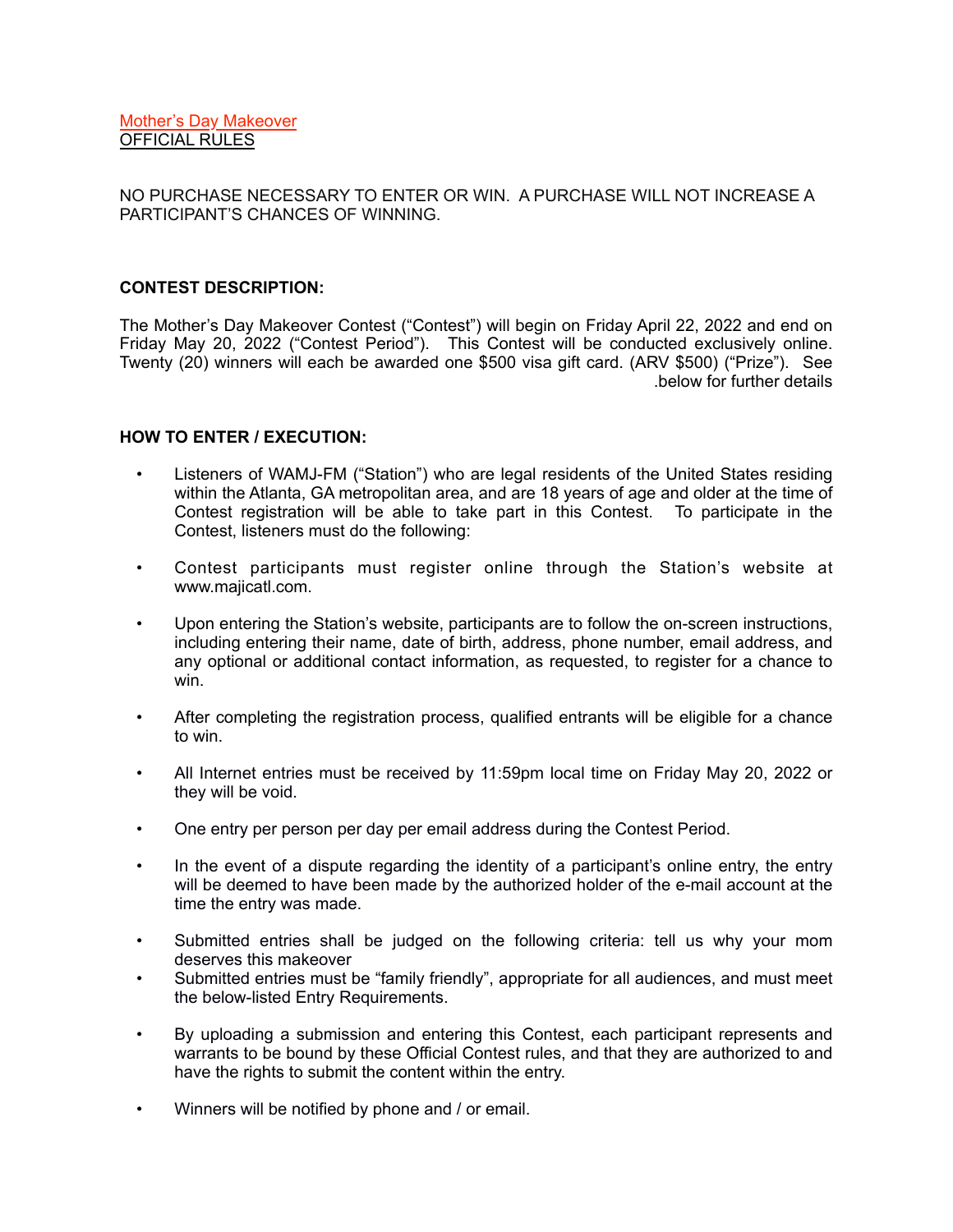- Winners must provide valid identification (e.g. via valid state-issued driver's license, passport or other government-issued I.D. containing the person's name, date of birth, and photograph) and a completed W9 form to claim the prize. Identification documents must match information previously provided to the Station.
- Prizes will be awarded only upon winner verification and final approval by the Station.
- Entrants agree to be bound by the terms of these Official Rules and by the decisions of Station management which will be final and binding in all matters pertaining to this Contest.

# **Entry Requirements:**

- Entries may not be patently offensive, illegal, pornographic or obscene, or similarly inappropriate in the Station's sole discretion.
- Entries must not contain any profanity, obscene language, lewd or sexual content or references.
- Submissions may not infringe upon any rights of any third party including without limitation, copyright, trademark and right of publicity or privacy
- Entries must be produced and solely owned by the contestant submitting the entry
- Entries must be unpublished and not have been submitted in other competitions
- Submissions must not contain: derogatory characterizations of any ethnic, racial, sexual or religious groups, humiliate other people (publicly or otherwise), or otherwise assault or threaten others

# **ELIGIBILITY RESTRICTIONS:**

- The Contest is open to listeners of the Station who are legal residents of the United States residing within the Atlanta, GA metropolitan area and are 18 years of age and older as of the commencement date of the Contest.
- Employees of the Station, Urban One ("Company"), its subsidiaries, affiliates, general sponsors, advertisers, competitors, promotional partners, other radio stations in the Atlanta, GA metropolitan area, and members of the immediate families or those living in the same households (whether related or not) of any of the above are NOT eligible to participate or win in this Contest. For purposes of this Contest, immediate family members mean spouses, parents, grandparents, children, and siblings and their respective spouses.
- Unless otherwise specified, participants may only win one (1) qualifying prize and / or one (1) grand prize during this Contest.
- Persons who have won a prize in another Contest or promotion of any kind from the Station within the thirty (30) day period immediately preceding the start date of this Contest are not eligible to participate. Only one person per family or household (whether related or not) may win in any promotion from the Station during any thirty (30) day period.

#### **PRIZES:**

The following prize elements will be awarded: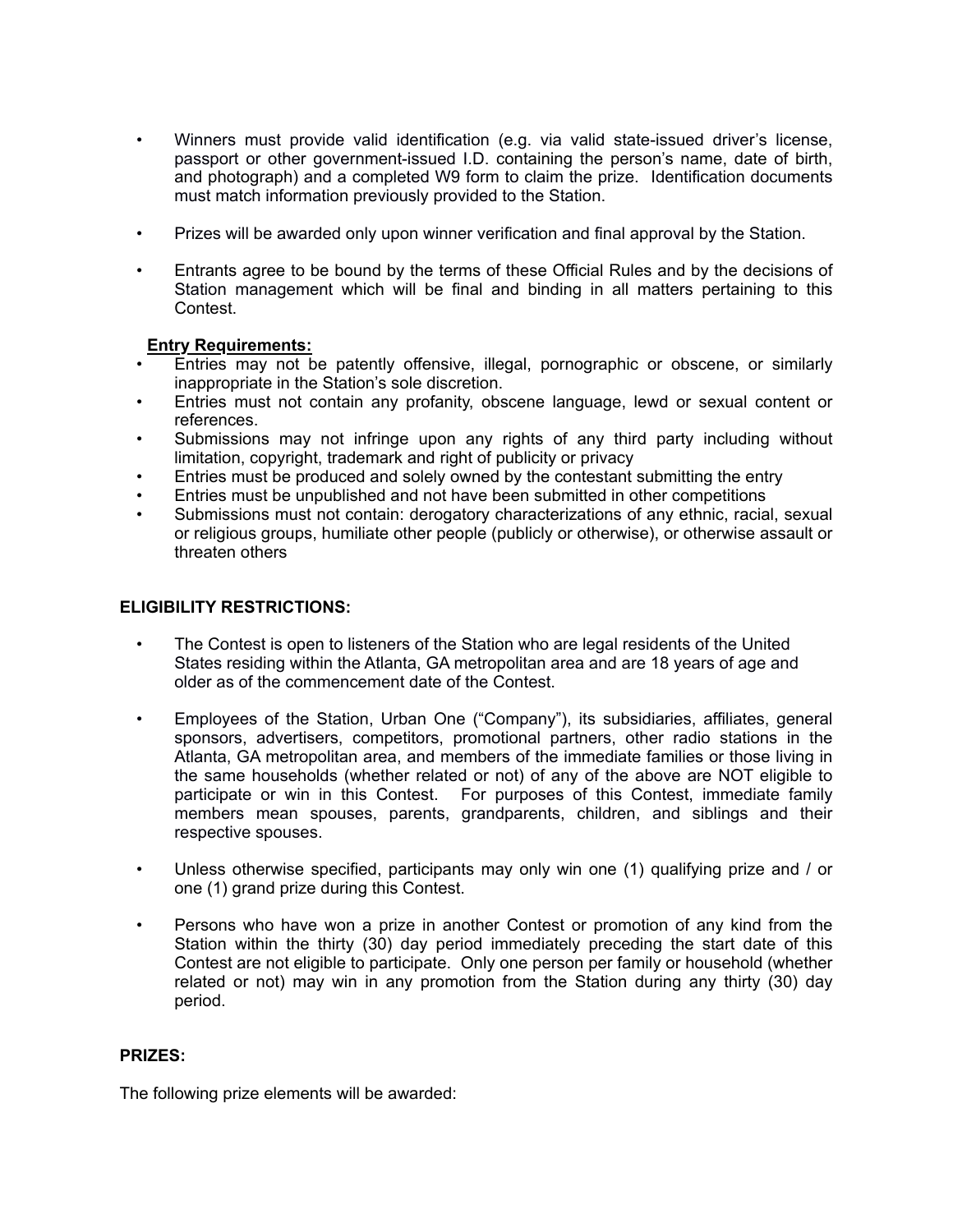One \$500 visa gift card

- Transportation to and from the event venue, meals, beverages, souvenirs, and incidentals are the responsibility of the winner and his or her guest.
- Movie passes, and/or special screening and premiere movie passes are valid for space available only. Seating is provided on a first-come-first-served basis.
- Gift cards are subject to terms and conditions as specified by issuer.
- All cash prizes won will be awarded in the form of a check.
- All prizes will be mailed / shipped or provided in an electronic format (ex. e-gift card).
- To the extent that prize elements are provided by third-party providers, winner agrees to look solely to applicable prize providers with respect to any claims, losses, or disputes in connection therewith.
- Dates and times of concerts, events, trips, and activities promoted by event sponsors are subject to change and those changes are deemed to be beyond the control of the Station. Changes of venue, cancellation of engagements by performing artists, and/or their management may be permanent in nature. The Station is not responsible for replacing tickets in the event of show cancellations as a result of weather, promoter or performer. The Station is not obligated to make any effort to find an alternative prize under these circumstances.
- The prize may only be claimed by the actual winner. Friends and family members are not eligible to claim the prize on behalf of the winner.
- No substitution of prize is offered, no transfer of prize to a third party is permitted and non-cash prizes may not be redeemed for cash value, except as determined by Station management and/or any sponsor in its sole discretion. The Station reserves the right to substitute an item of equal or greater value in the event an advertised prize element is unavailable.
- All Contest winners must sign and date official Station release and waiver forms as requested. Failure to do so will result in winner forfeiting the prize.
- The Station, the Company, and its affiliates and promotional partners shall not be liable for any claims made by ineligible entrants.
- If for any reason a Contest winner decides not to accept the prize awarded, the winner may be required to sign a release form acknowledging forfeiture of the prize. It will be at the discretion of the Contest administrator and / or Contest sponsor if another entrant is to be selected as the winner if time permits.
- In the event any winner is found to be in violation of these Official Rules or is otherwise determined by the Station, in its sole discretion to be ineligible, he/she may be required to forfeit the prize or to reimburse the Station and / or any sponsor for the stated value of the prize if such a violation is found after the prize has been used by the winner.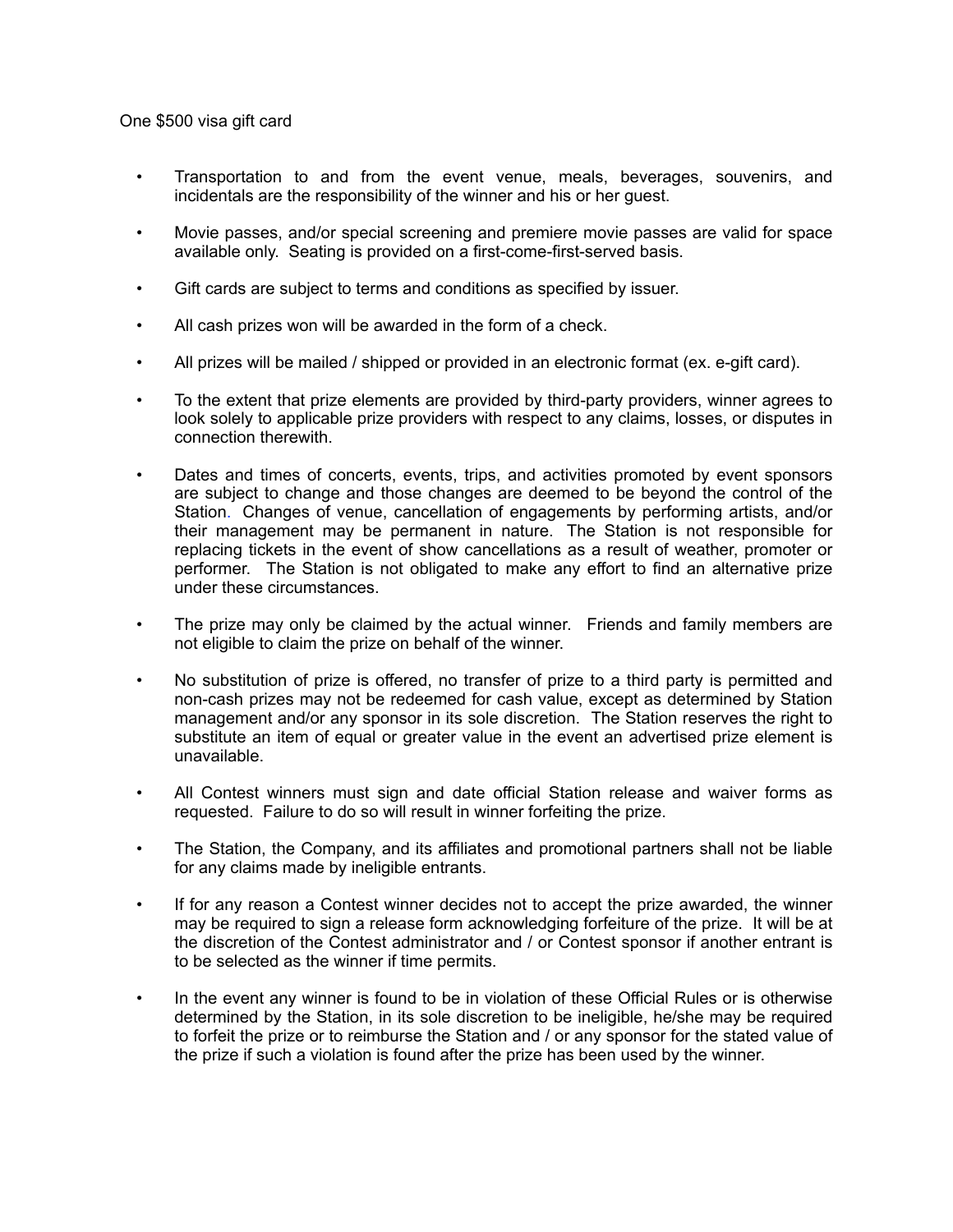# **GENERAL CONDITIONS:**

- Winners are responsible for payment of all applicable taxes associated with the receipt of the prize.
- Any person winning over \$600.00 in prizes will receive an IRS form 1099 at the end of the calendar year for tax purposes and a copy of such form will be filed with the IRS as required by law.
- No purchase necessary. Contest is void where prohibited. Contest is subject to all applicable federal, state and local laws and regulations.
- Odds of winning depend upon the number of eligible entrants participating during the Contest Period.
- By participating in the Contest, the winner or winners agree to have their name, voice, or likeness used in any advertising or broadcasting material relating to this Contest, in any media now known or hereafter devised for advertising or promotional purposes without additional compensation, and must sign a publicity release prior to acceptance of the prize. By entering this Contest, each participant agrees to comply with the Official Rules and the decisions of Station management which shall be final and binding in all aspects relating to the Contest.
- All Contest winners will be required to sign a liability release prior to acceptance of any prize. Pursuant to the liability release, the winner or winners will agree to hold the Station, the Company, any other Contest parties and each of their respective affiliates, subsidiaries, agencies, officers, shareholders, directors, employees, agents and representatives of each of the foregoing, harmless against any and all claims or liability, directly or indirectly related to or arising from or in connection with Contest participation or the acceptance, possession or use / misuse of awarded prize or any portion thereof, or participation in prize-related activities, including but not limited to any related travel.
- The Station retains the right to disqualify any entrant if all Contest rules are not followed. Contest void if prohibited by law.
- So long as no participant is materially adversely affected, the Station reserves the right to make changes in these Contest rules, which will become effective upon being announced on the air and / or posted online.
- The Station, the Company, participating sponsors and their respective parent companies, subsidiaries, affiliates or their representatives, agents and employees are not responsible for the inability of any entrant to complete or continue a telephone call, internet registration or text entry due to equipment malfunction, busy lines, inadvertent disconnections, unavailable network, server, Internet Service Provider (ISP) or other connections, communication failures or human error that may occur in the transmission, receipt or processing of entries, including any injury or damage to any computer arising from or relating to participation in this Contest. Any use of robotic, macro, automatic, programmed or like entry methods will void all such entries, and may subject that entrant to disqualification.
- By accepting the prize, the winner acknowledges that the Station and the Company have neither made, nor are in any manner responsible or liable for, any warranty,